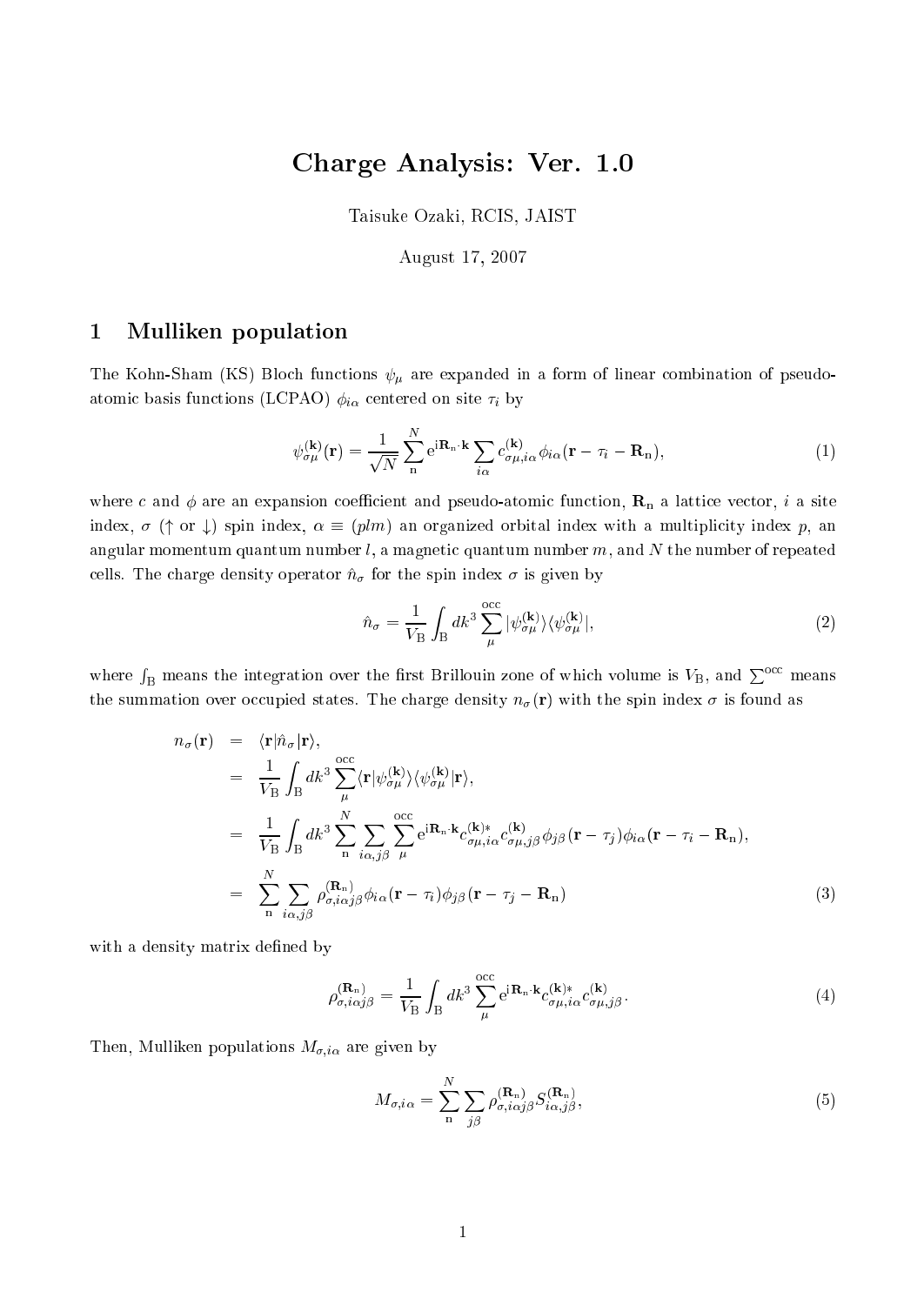where  $S_{i\alpha,\beta}^{(-\alpha)}$  is an overlap integral. Since the Mulliken population can be obtained by integrating Eq. (3) over real space, and by decomposing it into each contribution specified with  $\sigma$  and i $\alpha$ , it can be confirmed that the sum of  $M_{\sigma,i\alpha}$  gives the number of electron  $N_{\text{ele}}$  per unit cell as follows:

$$
N_{\text{ele}} = \sum_{\sigma} \sum_{i\alpha} M_{\sigma,i\alpha}.
$$
 (6)

#### 2Voronoi harge

The fuzzy cell method decomposes real space into smeared Voronoi cells, called the fuzzy cell [2]. The fuzzy cell at the site i is determined by a weighting function  $w_i(\mathbf{r})$ :

$$
w_i(\mathbf{r}) = \frac{p_i(\mathbf{r})}{\sum_j p_j(\mathbf{r})}
$$
\n(7)

with  $p_i$  defined by

$$
p_i(\mathbf{r}) = \prod_{j \neq i} s_k(\mu_{ij}),\tag{8}
$$

$$
\mu_{ij} = \frac{r_i - r_j}{\tau_{ij}},\tag{9}
$$

$$
r_i = |\mathbf{r} - \tau_i|, \quad r_j = |\mathbf{r} - \tau_j|, \quad \tau_{ij} = |\tau_i - \tau_j|,
$$
\n
$$
(10)
$$

$$
s_k(x) = \frac{1}{2} \left\{ 1 - f_k(x) \right\},\tag{11}
$$

$$
f_k(x) = f_0(f_{k-1}(x)), \quad f_0 = \frac{3}{2}x - \frac{1}{2}x^3,
$$
\n(12)

where  $k = 3$  is chosen in OpenMX. As k increases the fuzzy cells defined by w approach to Voronoi cells (Wigner-Seitz cells). From the definition Eq. (7) it is clear that

$$
\sum_{i} w_i(\mathbf{r}) = 1. \tag{13}
$$

Thus, the integration of the charge density Eq. (3) over real space can be decomposed by employing the weighting fun
tions as follows:

$$
\int dr^3 n_{\sigma}(\mathbf{r}) = \int dr^3 [\sum_i w_i(\mathbf{r})] n_{\sigma}(\mathbf{r}),
$$
\n
$$
= \sum_i \int dr^3 w_i(\mathbf{r}) n_{\sigma}(\mathbf{r}).
$$
\n(14)

Thus, the Voronoi charge  $N_{\sigma,i}$  at the site i can be defined by

$$
N_{\sigma,i} = \int dr^3 w_i(\mathbf{r}) n_{\sigma}(\mathbf{r}). \tag{15}
$$

From Eq.  $(14)$ , it is confirmed that

$$
N_{\text{ele}} = \sum_{\sigma} \sum_{i} N_{\sigma, i}.
$$
 (16)